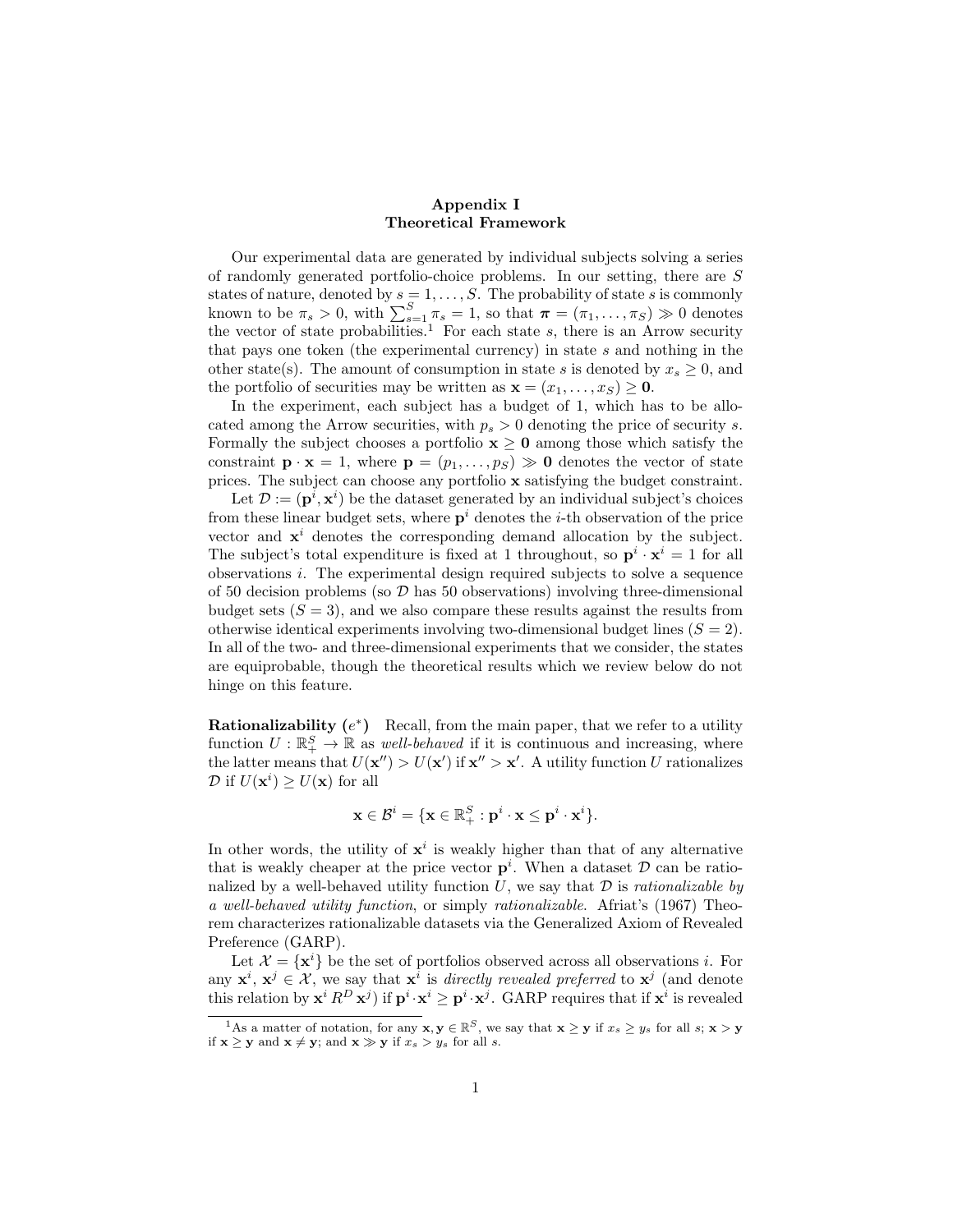preferred to  $x^j$  (either directly or indirectly via a sequence of other portfolio choices), then  $x^i$  must cost at least as much as  $x^j$  at the prices prevailing when  $x^j$  is chosen. To be precise, we define on X the revealed preference relation, where  $\mathbf{x}^i$  is revealed preferred to  $\mathbf{x}^j$  (denoted by  $\mathbf{x}^i R \mathbf{x}^j$ ) if there is a sequence of observations  $i_1, i_2, \ldots, i_n$  such that

$$
\mathbf{x}^i R^D \mathbf{x}^{i_1} R^D \mathbf{x}^{i_2} R^D \cdots R^D \mathbf{x}^{i_n} R^D \mathbf{x}^j.
$$

In other words, the relation R is the transitive closure of the relation  $R<sup>D</sup>$ . We also define the *strict direct revealed preference* relation  $P^D$ , where  $\mathbf{x}^i P^D \mathbf{x}^j$  if  $\mathbf{p}^i \cdot \mathbf{x}^i > \mathbf{p}^i \cdot \mathbf{x}^j$ . GARP requires that, for any  $\mathbf{x}^i, \mathbf{x}^j \in \mathcal{X}$ ,

if 
$$
\mathbf{x}^i R \mathbf{x}^j
$$
, then  $\mathbf{x}^j P^D \mathbf{x}^i$  does not hold.

The term "revealed preference" for the relation  $R$  is very intuitive, since if a dataset can be rationalized by some utility function U, then  $U(\mathbf{x}^i) \geq U(\mathbf{x}^j)$  if  $\mathbf{x}^i R \mathbf{x}^j$ . Furthermore, it is not hard to show that if U is locally nonsatiated, then  $U(\mathbf{x}^i) > U(\mathbf{x}^j)$  if  $\mathbf{x}^i P^D \mathbf{x}^j$ . It follows from these observations that if  $\mathcal D$  is rationalizable by a locally nonsatiated utility function then it must obey GARP, since it impossible for  $U(\mathbf{x}^i) \geq U(\mathbf{x}^j)$  and for  $U(\mathbf{x}^j) > U(\mathbf{x}^i)$  to hold simultaneously.<sup>2</sup> The substantive part of Africat's Theorem says that if  $D$  obeys GARP then it is rationalizable by a concave and well-behaved utility function. Notice that the two statements are not completely symmetric: GARP holds whenever a dataset is generated by a locally nonsatiated utility function, but whenever GARP holds on a dataset, it can also be rationalized by a utility function with properties that are stronger than local nonsatiation.

Figure 1 illustrates a simple violation of GARP involving two budget sets  ${\bf p}^1 = \left(\frac{3}{9}, \frac{2}{9}, \frac{1}{9}\right)$  and  ${\bf p}^2 = \left(\frac{1}{6}, \frac{1}{6}, \frac{1}{6}\right)$ , and two portfolio allocations  ${\bf x}^1 = (1, 2, 2)$ and  $\mathbf{x}^2 = (0, 1, 5)$ . It is clear that  $\mathbf{x}^1 P^D \mathbf{x}^2$  and  $\mathbf{x}^2 P^D \mathbf{x}^1$  since  $\mathbf{p}^1 \cdot \mathbf{x}^1 > \mathbf{p}^1 \cdot \mathbf{x}^2$ and  $\mathbf{p}^2 \cdot \mathbf{x}^2 > \mathbf{p}^2 \cdot \mathbf{x}^1$ .

GARP provides an exact test of utility maximization (either the data satisfy GARP or they do not). To account for the possibility of errors, we assess how close a dataset is to being rationalizable by using Afriat's (1972, 1973) Critical Cost Efficiency Index (CCEI), which we shall now explain.

Given a number  $e \in (0, 1]$ , a dataset  $\mathcal D$  is rationalizable at cost efficiency e if there is a well-behaved utility function U such that  $U(\mathbf{x}^i) \geq U(\mathbf{x})$  for all

$$
\mathbf{x} \in \mathcal{B}^i(e) = \{ \mathbf{x} \in \mathbb{R}_+^S : \mathbf{p}^i \cdot \mathbf{x} \le e \mathbf{p}^i \cdot \mathbf{x}^i \}.
$$

<sup>&</sup>lt;sup>2</sup>A utility function  $U : \mathbb{R}^S_+ \to \mathbb{R}$  is locally nonsatiated if, in any open ball around  $\mathbf{x} \in \mathbb{R}_+^S$ , there is some  $\mathbf{x}'$  such that  $U(\mathbf{x}') > U(\mathbf{x})$ . The eagle-eyed reader may notice that in our experiments each subject at observation  $i$  chooses from the budget boundary  $\overline{\mathcal{B}}^i = \{ \mathbf{x} \in \mathbb{R}_+^S : \mathbf{p}^i \cdot \mathbf{x} = 1 \}$  rather than from the budget set  $\mathcal{B}^i$ , so that we ought to check that D satisfies GARP if  $\mathbf{x}^i$  is a utility-maximizing choice from  $\overline{\mathcal{B}}^i$ . This is indeed the case provided that  $U$  is continuous and locally nonsatiated; these assumptions on  $U$  guarantee that  $\arg \max_{\mathbf{x} \in \overline{\mathcal{B}}^i} U(\mathbf{x}) = \arg \max_{\mathbf{x} \in \mathcal{B}^i} U(\mathbf{x})$  so that  $U(\mathbf{x}^i) \geq U(\mathbf{x})$  for all  $\mathbf{x} \in \mathcal{B}^i$  and  $U(\mathbf{x}^i) > U(\mathbf{x})$ if  $\mathbf{x} \in \mathcal{B}^i \setminus \overline{\mathcal{B}}^i$ . In particular, this implies that  $U(\mathbf{x}^i) \geq U(\mathbf{x}^j)$  if  $\mathbf{x}^i R \mathbf{x}^j$  and  $U(\mathbf{x}^i) > U(\mathbf{x}^j)$  if  $\mathbf{x}^i\,P^D\,\mathbf{x}^j.$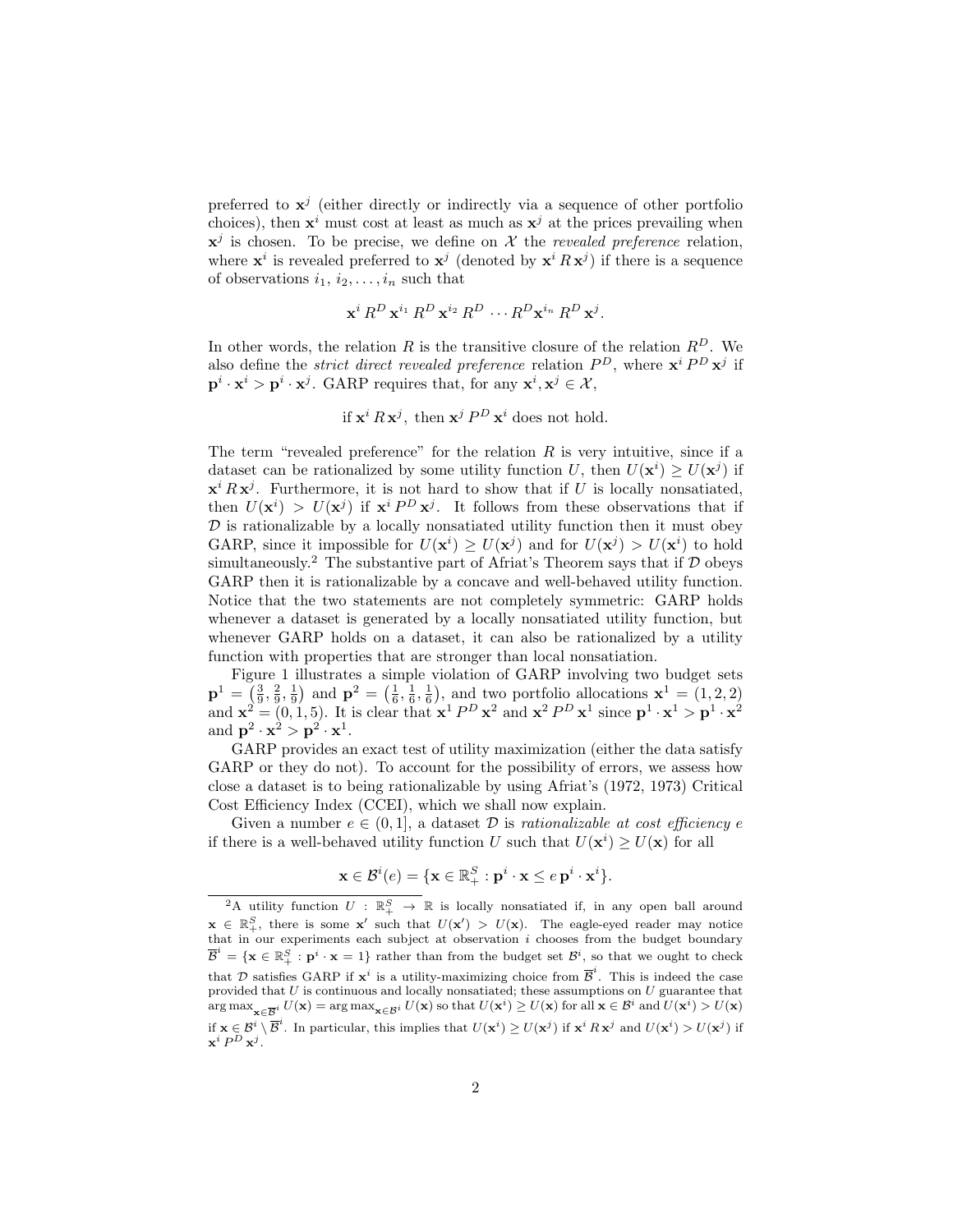

Figure 1: Violation of Rationalizability

It is not difficult to see that *every* dataset  $\mathcal D$  could be rationalized by a wellbehaved utility function at an efficiency level e for some  $e \in (0,1]$  that is sufficiently close to zero. Afriat's CCEI, denoted by  $e^*$ , is the largest value of  $e$ associated with the dataset  $D$ ; formally,

 $e^* = \sup \{e \in (0,1] : \mathcal{D} \text{ is rationalizable at cost efficiency } e\}.$ 

A subject with a CCEI of  $e^*$  < 1 makes mistakes, in the sense that there is at least one observation k for which  $U(\mathbf{x}^k) < U(\mathbf{x})$  for some  $\mathbf{x} \in \mathcal{B}^k$ , but the cost inefficiency is bounded in the sense that  $\mathbf{p} \cdot \mathbf{x} \geq e^*$ ; thus the subject could switch to a bundle **x** that gives the same utility as  $x^k$  and spend less, but the savings is no more than  $1 - e^*$ .

The coefficient  $e^*$  can be straightforwardly obtained through a binary search, once there is a way to check if a dataset is rationalizable at cost efficiency e for any given value of e. Very conveniently, rationalizability at cost efficiency e can be characterized by a generalized version of GARP. We define the direct revealed preference relation at efficiency e (denoted by  $R^D(e)$ ) as follows:  $\mathbf{x}^i R^D(e) \mathbf{x}^j$  if  $e \mathbf{p}^i \cdot \mathbf{x}^i \geq \mathbf{p}^i \cdot \mathbf{x}^j$ . The revealed preference relation  $R(e)$  is the transitive closure of  $R^D(e)$ . Similarly, the strict direct revealed preference relation at efficiency e (denoted by  $P^D(e)$ ) is defined as follows:  $\mathbf{x}^i P^D(e) \mathbf{x}^j$  if  $e \mathbf{p}^i \cdot \mathbf{x}^i > \mathbf{p}^i \cdot \mathbf{x}^j$ . e-GARP requires that, for any  $\mathbf{x}^i, \mathbf{x}^j \in \mathcal{X}$ ,

if  $\mathbf{x}^i R(e) \mathbf{x}^j$ , then  $\mathbf{x}^j P^D(e) \mathbf{x}^i$  does not hold.

It is straightforward to check that if a dataset  $D$  can be rationalized at cost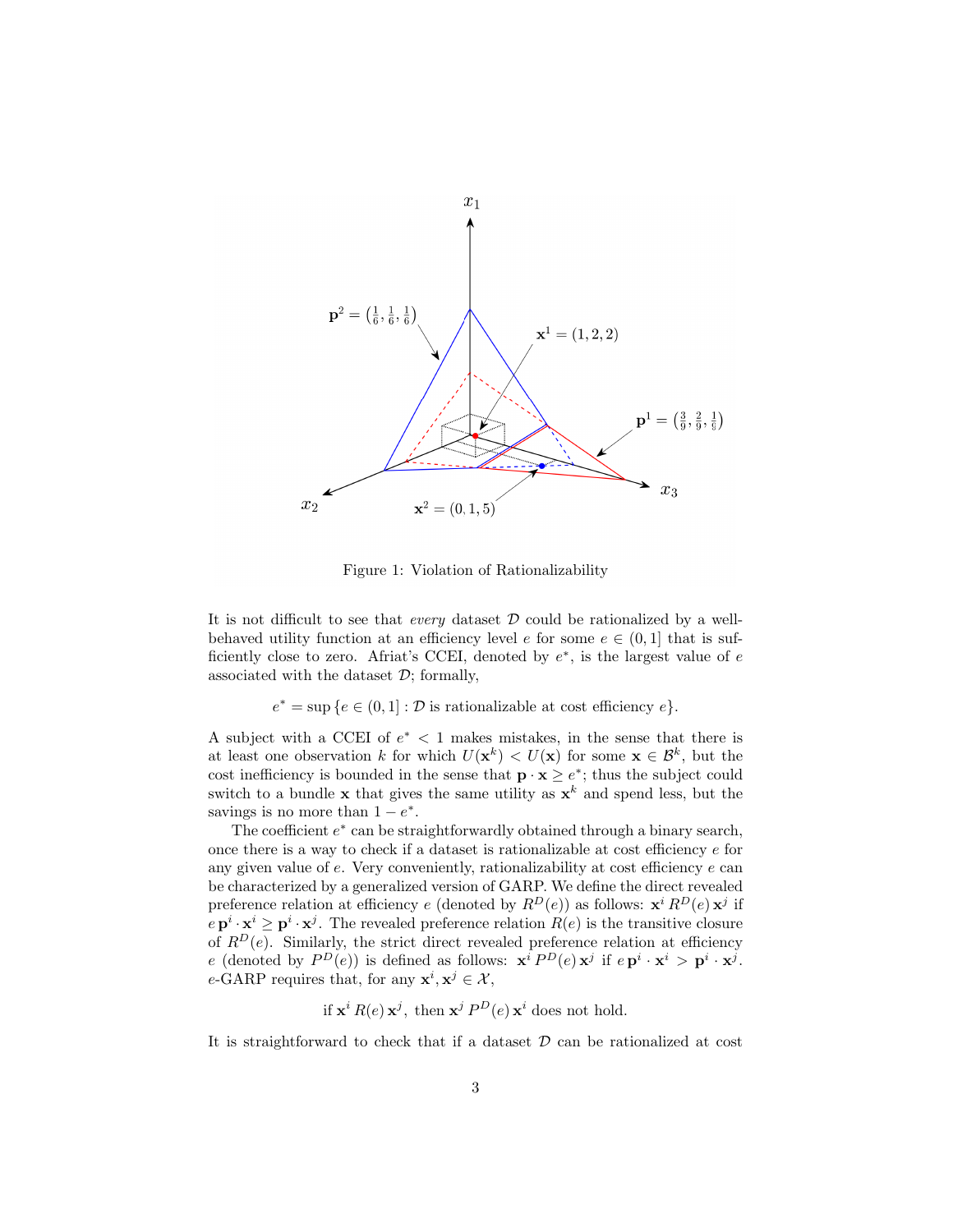efficiency  $e$  by a locally nonsatiated utility function, then it will satisfy  $e$ -GARP; conversely, if  $D$  satisfies  $e$ -GARP, then it is rationalizable at efficiency  $e$  by a concave and well-behaved utility function (see Afriat (1973)).

FOSD-Rationalizability  $(e^{**})$  Nishimura et al. (2017) shows that a further modification of GARP can be used to test whether a dataset  $D$  is rationalizable (at cost efficiency  $e$ ) by a continuous utility function that is increasing with respect to a given preorder  $\triangleright$  on the choice space. This result is convenient for our purposes because for a utility function  $U$  to be monotone with respect to FOSD simply means that it is increasing with respect to the preorder  $\triangleright$ , where  $\mathbf{x}'' \geq \mathbf{x}'$  if  $\mathbf{x}'$  and  $\mathbf{x}''$  (when considered as distributions given the vector of state probabilities  $\pi$ ) have the property that  $x''$  first-order stochastically dominates  $\mathbf{x}'$ . In our experiments, each state is equally likely; thus,  $\mathbf{x}'' \geq \mathbf{x}'$  if there is some permutation of the entries in  $x''$  such that the permuted allocation is entry-by-entry weakly greater than  $x'$ . For example,  $(1,0,1) \ge (0,1,0)$  since  $(1, 1, 0) \geq (0, 1, 0)$ . In this case, a well-behaved utility function is monotone with respect to FOSD if and only it is symmetric.

We say that a dataset  $\mathcal{D}$  is FOSD-rationalizable at cost efficiency e if it can be rationalized at cost efficiency  $e$  by a well-behaved utility function that is monotone with respect to FOSD. The rationalizabily score  $e^{**}$  is given by

 $e^{**} = \sup \{e \in (0,1]: \mathcal{D} \text{ is FOSD-rationalizable at cost efficiency } e\}.$ 

The FOSD-rationalizability at cost efficiency  $e$  of a dataset  $D$  can be characterized by a generalized notion of GARP which we shall now explain.

We define the direct revealed preference relation at efficiency  $e$  (denoted by  $R_{\triangleright}^D(e)$  as follows:  $\mathbf{x}^i R_{\triangleright}^D(e) \mathbf{x}^j$  if there exists some y such that  $e \mathbf{p}^i \cdot \mathbf{x}^i \ge \mathbf{p}^i \cdot \mathbf{y}$ and  $y \geq x^{j}$ . The revealed preference relation  $R_{\triangleright}(e)$  is the transitive closure of  $R_{\triangleright}^{D}(e)$ . Similarly, the strict direct revealed preference relation at efficiency e (denoted by  $P^D_{\triangleright}(e)$ ) is defined as follows:  $\mathbf{x}^i P^D_{\triangleright}(e) \mathbf{x}^j$  if there exists some y such that  $e \mathbf{p}^i \cdot \mathbf{x}^i \geq \mathbf{p}^i \cdot \mathbf{y}$  and  $\mathbf{y} \trianglerighteq \mathbf{x}^j$  but  $\mathbf{x}^j \not\trianglerighteq \mathbf{y}$  (in other words, y strictly first-order stochastically dominates  $\mathbf{x}^{j}$ ).  $e$ -GARP( $\triangleright$ ) requires that, for any  $\mathbf{x}^{i}, \mathbf{x}^{j} \in \mathcal{X}$ ,

if  $\mathbf{x}^i R_{\triangleright}(e) \mathbf{x}^j$ , then  $\mathbf{x}^j P_{\triangleright}^D(e) \mathbf{x}^i$  does not hold.

A dataset  $\mathcal D$  satisfies  $e$ -GARP( $\triangleright$ ) if and only if it is FOSD-rationalizable at cost efficiency e.

To illustrate in simple terms how the test works, Figure 2 depicts the same two budget sets as in Figure 1,  $\mathbf{p}^1 = \left(\frac{3}{9}, \frac{2}{9}, \frac{1}{9}\right)$  and  $\mathbf{p}^2 = \left(\frac{1}{6}, \frac{1}{6}, \frac{1}{6}\right)$ , with the portfolio allocations  $\mathbf{x}^1 = (1, 2, 2)$  and  $\mathbf{x}^2 = (0, 5, 1)$ . These choices are rationalizable but not FOSD-rationalizable (with equiprobable states) because  $\mathbf{x}^1 P^D_{\triangleright}(1)$   $\mathbf{x}^2$  and  $\mathbf{x}^2 P^D_{\triangleright}(1)$   $\mathbf{x}^1$ . It is clear that  $\mathbf{p}^2 \cdot \mathbf{x}^2 > \mathbf{p}^2 \cdot \mathbf{x}^1$ , but it is also the case that  $\mathbf{p}^1 \cdot \mathbf{x}^1 > \mathbf{p}^1 \cdot \mathbf{y}$  where  $\mathbf{y} = (0, 1, 5) \trianglerighteq (0, 5, 1) = \mathbf{x}^2$ .

Violations of FOSD are typically regarded as errors, regardless of risk attitude — that is, as a failure to recognize that some allocations yield payoff distributions with unambiguously lower returns. As a result, the most prominent non-EUT models have been constructed/amended to avoid violations of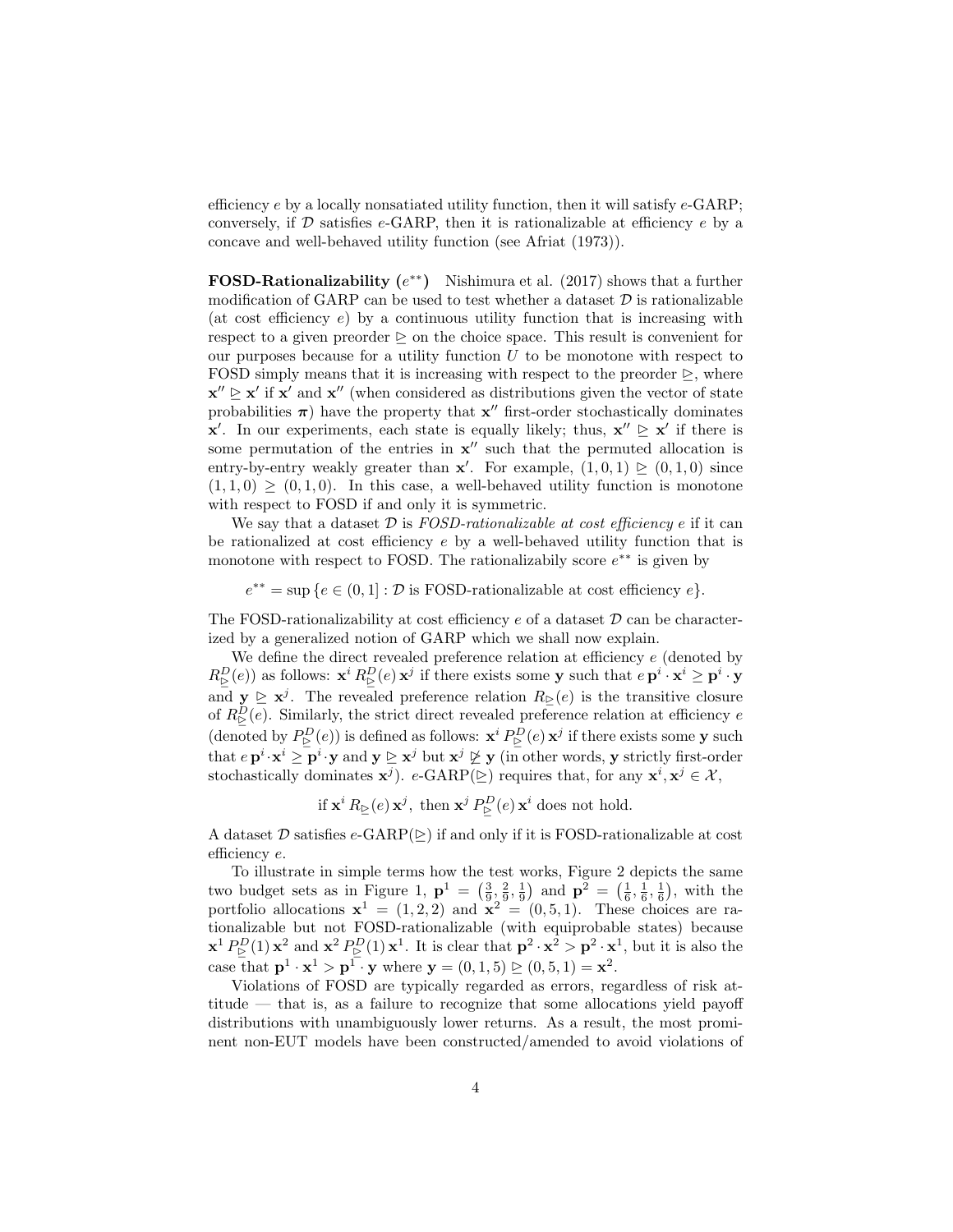

Figure 2: Violation of FOSD-Rationalizability

FOSD. There are, however, some notable exceptions. For example, K $\tilde{c}$ szegi and Rabin's (2007) reference-dependent risk preferences may violate FOSD due to (excessive) loss aversion — see Masatlioglu and Raymond's (2016) characterization. However, the Kőszegi and Rabin (2007) utility function  $U$  is locally nonsatiated and, in the case where states are equiprobable (as in our experiments), it must respect symmetry. It is straightforward to check that a subject who maximizes a symmetric and locally nonsatiated utility function at cost efficiency  $e$ would generate a dataset  $\mathcal D$  satisfying  $e\text{-GARP}(\ge)$  (with  $\ge$  being the preorder corresponding to equiprobable states) and thus  $D$  is FOSD-rationalizable at cost efficiency e. In other words, in the context of our experiments, referencedependent risk preferences cannot do better in explaining a subject's data than the family of utility functions that are monotone with respect to FOSD.

EUT-Rationalizability  $(e^{***})$  Polisson et al. (2020) develops a revealed preference method to test whether choice data under risk are consistent with maximizing a utility function that has some special structure. The method restricts an infinite choice set to a finite grid, and is thus called the method of Generalized Restriction of Infinite Domains (GRID). GRID tests are mechanically distinct from GARP tests (in the sense that they do not involve constructing revealed preference relations and checking for strict cycles), but they are fully nonparametric (within the specified class of utility functions) and can also be used to measure inconsistencies. This is the approach that we use to test expected utility.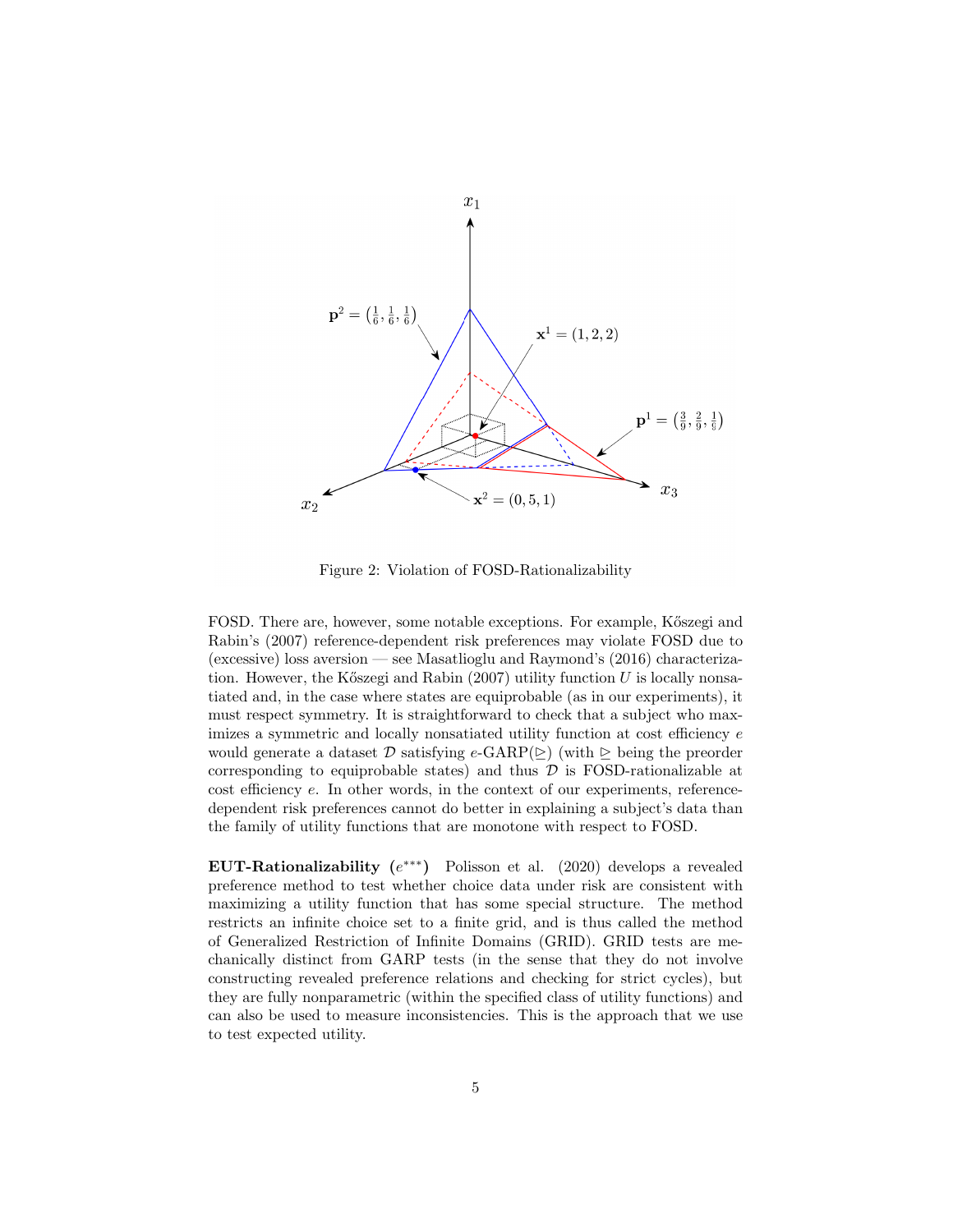We say that a dataset  $\mathcal D$  is EUT-rationalizable at cost efficiency e if it can be rationalized at cost efficiency  $e$  by a well-behaved utility function  $U$  taking the expected utility form, i.e., if there is a continuous and increasing Bernoulli index  $u : \mathbb{R}_+ \to \mathbb{R}$  such that  $U(\mathbf{x}) = \sum_{s=1}^{S} \pi_s u(x_s)$ . Following Polisson et al.  $(2020)$ , let  $\mathcal Y$  be the set that contains any demand level observed in a given dataset  $D$  plus zero, that is

$$
\mathcal{Y} := \{ x \in \mathbb{R}_+ : x = x_s^i \text{ for some } (i, s) \} \cup \{0\}.
$$

We then form the finite grid  $\mathcal{G} = \mathcal{Y}^S \subset \mathbb{R}^S_+$  which is a restriction of the choice space  $\mathbb{R}_+^S$  to allocations comprised of demand levels that have been observed in the dataset  $D$ . We claim that EUT-rationalizability at cost efficiency  $e$  requires the existence of a real number  $\bar{u}(y)$  associated with each  $y \in \mathcal{Y}$ , with  $\bar{u}(y') > \bar{u}(y)$ whenever  $y' > y$ , such that at each observation of  $(\mathbf{p}^i, \mathbf{x}^i)$ 

$$
\sum_{s=1}^{S} \pi_s \bar{u}(x_s^i) \ge \sum_{s=1}^{S} \pi_s \bar{u}(x_s)
$$
 for any **x** such that  $\mathbf{p}^i \cdot \mathbf{x} \le e \mathbf{p}^i \cdot \mathbf{x}^i$  and  $\mathbf{x} \in \mathcal{G}$ ,

and

$$
\sum_{s=1}^{S} \pi_s \bar{u}(x_s^i) > \sum_{s=1}^{S} \pi_s \bar{u}(x_s)
$$
 for any **x** such that  $\mathbf{p}^i \cdot \mathbf{x} < e \mathbf{p}^i \cdot \mathbf{x}^i$  and  $\mathbf{x} \in \mathcal{G}$ .

Indeed, if a dataset  $\mathcal D$  can be EUT-rationalized at cost efficiency e by a continuous and increasing Bernoulli index  $u$ , then these conditions must hold if we choose  $\bar{u}(y) = u(y)$  for each  $y \in \mathcal{Y}$  since, in the case of the first condition, **x** is in  $\mathcal{B}^i(e)$  and in the case of the second condition, **x** is in the interior of  $\mathcal{B}^i(e)$ . An important application of the main result of Polisson et al. (2020) is that these conditions are also sufficient for EUT-rationalizality at cost efficiency e. Note that the conditions constitute a finite set of linear inequalities and ascertaining whether or not it has a solution is computationally straightforward. This gives us a way of determining whether a dataset  $\mathcal D$  is EUT-rationalizable at cost efficiency e and thus allows us to calculate its rationalizability score

 $e^{***} = \sup \{e \in (0,1]: \mathcal{D} \text{ is EUT-rationalizable at cost efficiency } e\}.$ 

To illustrate, Figure 3 depicts the same two budget sets as in Figures 1 and 2,  $\mathbf{p}^1 = \left(\frac{3}{9}, \frac{2}{9}, \frac{1}{9}\right)$  and  $\mathbf{p}^2 = \left(\frac{1}{6}, \frac{1}{6}, \frac{1}{6}\right)$ , with the portfolio allocations  $\mathbf{x}^1 = (1, 2, 2)$ and  $\mathbf{x}^2 = (3, 1, 2)$ . Assuming that the three states are equiprobable, it is easy to verify that these choices are FOSD-rationalizable, but we claim that they are not EUT-rationalizable. To see this, consider the portfolio allocations  $y = (1, 1, 3)$ and  $z = (2, 2, 2)$  and notice that

$$
\mathbf{p}^1 \cdot \mathbf{x}^1 > \mathbf{p}^1 \cdot \mathbf{y} \text{ and } \mathbf{p}^2 \cdot \mathbf{x}^2 = \mathbf{p}^2 \cdot \mathbf{z}.
$$

But EUT-rationalizability requires that

$$
\frac{1}{3}u(1) + \frac{1}{3}u(2) + \frac{1}{3}u(2) = U(\mathbf{x}^1) > U(\mathbf{y}) = \frac{1}{3}u(1) + \frac{1}{3}u(1) + \frac{1}{3}u(3),
$$